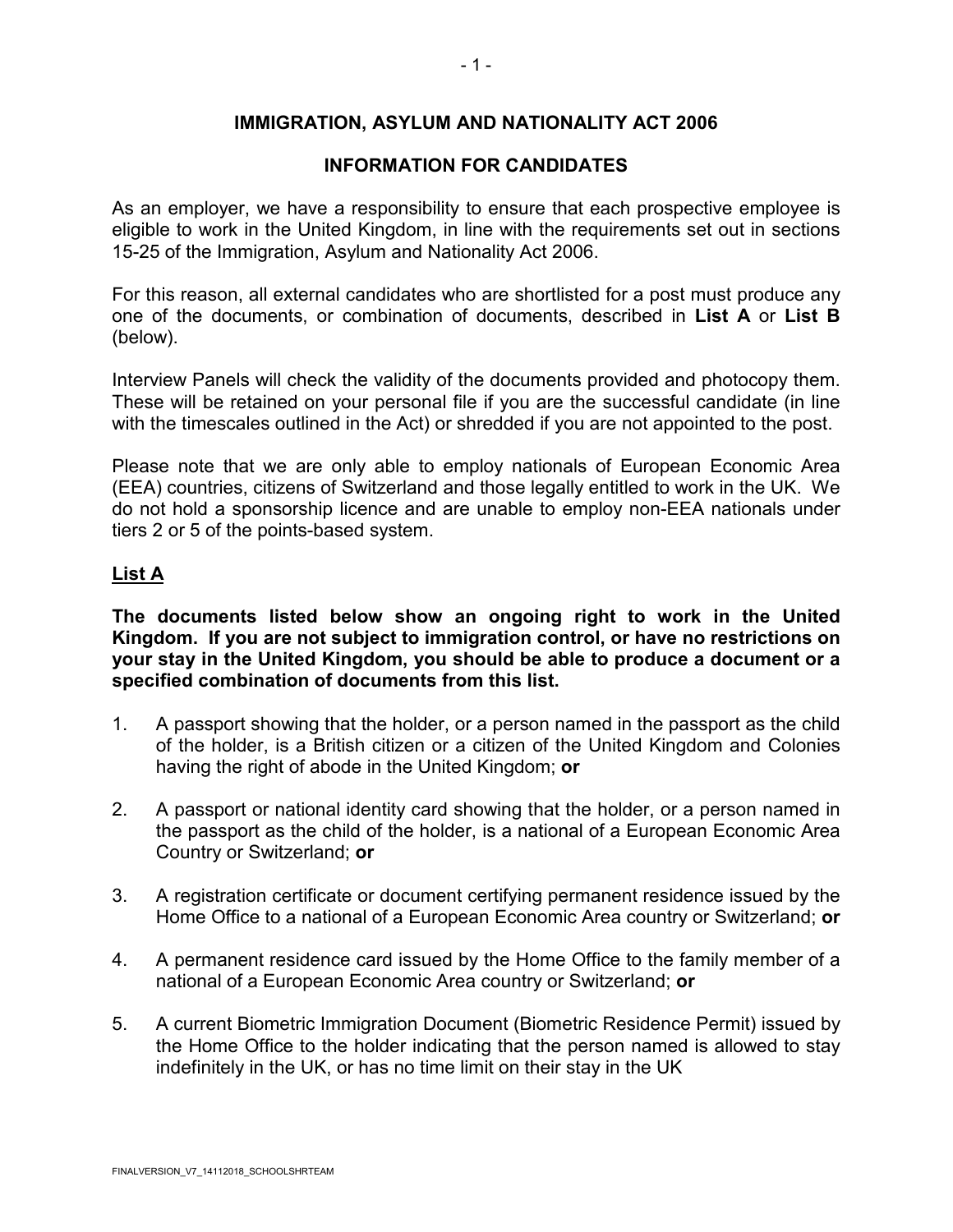- 6. A passport endorsed to show that the holder is exempt from immigration control, is allowed to stay indefinitely in the United Kingdom, has the right of abode in the United Kingdom, or has no time limit on their stay in the United Kingdom; **or**
- 7. A current Immigration Status Document issued by the Home Office to the holder with an endorsement indicating that the person named in it is allowed to stay indefinitely in the United Kingdom or has no time limit on their stay in the United Kingdom, **when produced in combination with** an official document giving the person's permanent National Insurance Number and their name issued by a Government agency or a previous employer; **or**
- 8. A full birth or adoption certificate issued in the United Kingdom which includes the name(s) of at least one of the holder's parents, **when produced in combination with** an official document giving the person's permanent National Insurance Number and their name issued by a Government agency or a previous employer; **or**
- 9. A birth or adoption certificate issued in the Channel Islands, the Isle of Man, or Ireland, **when produced in combination with** an official document giving the person's permanent National Insurance Number and their name issued by a Government agency or a previous employer; **or**
- 10. A certificate of registration or naturalisation as a British Citizen, **when produced in combination with** an official document giving the person's permanent National Insurance Number and their name issued by a Government agency or a previous employer; **or**

# **List B**

**The documents listed below show a right to work for up to 12 months in the United Kingdom. Where your leave to enter or remain in the United Kingdom is time limited, you are required to produce a document or a specified combination of documents from List B and, if appointed, will be subject to follow-up document checks to establish your right to work in the United Kingdom** 

# **Group 1**

**A follow-up check will be done when the document evidencing your permission to work expires.**

1. A current passport endorsed to show that the holder is allowed to stay in the UK and is currently allowed to do the type of work in question.